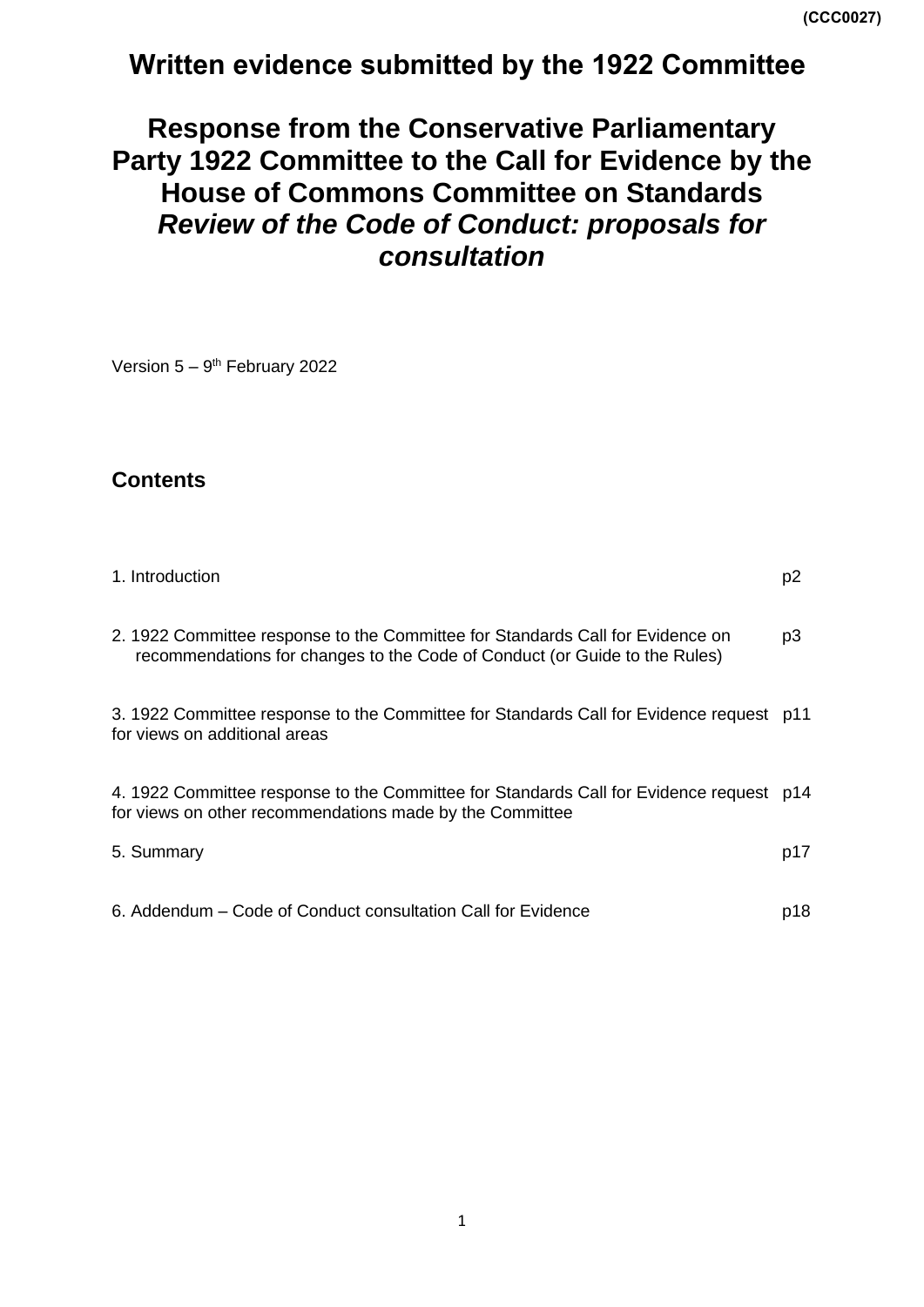### **Introduction**

As part of a consultation process, on 23 November 2021 The Committee on Standards made a Call for Evidence on their *Review of the Code of Conduct: proposals for consultation* document. The Call for Evidence can be found as an addendum at the end of this document.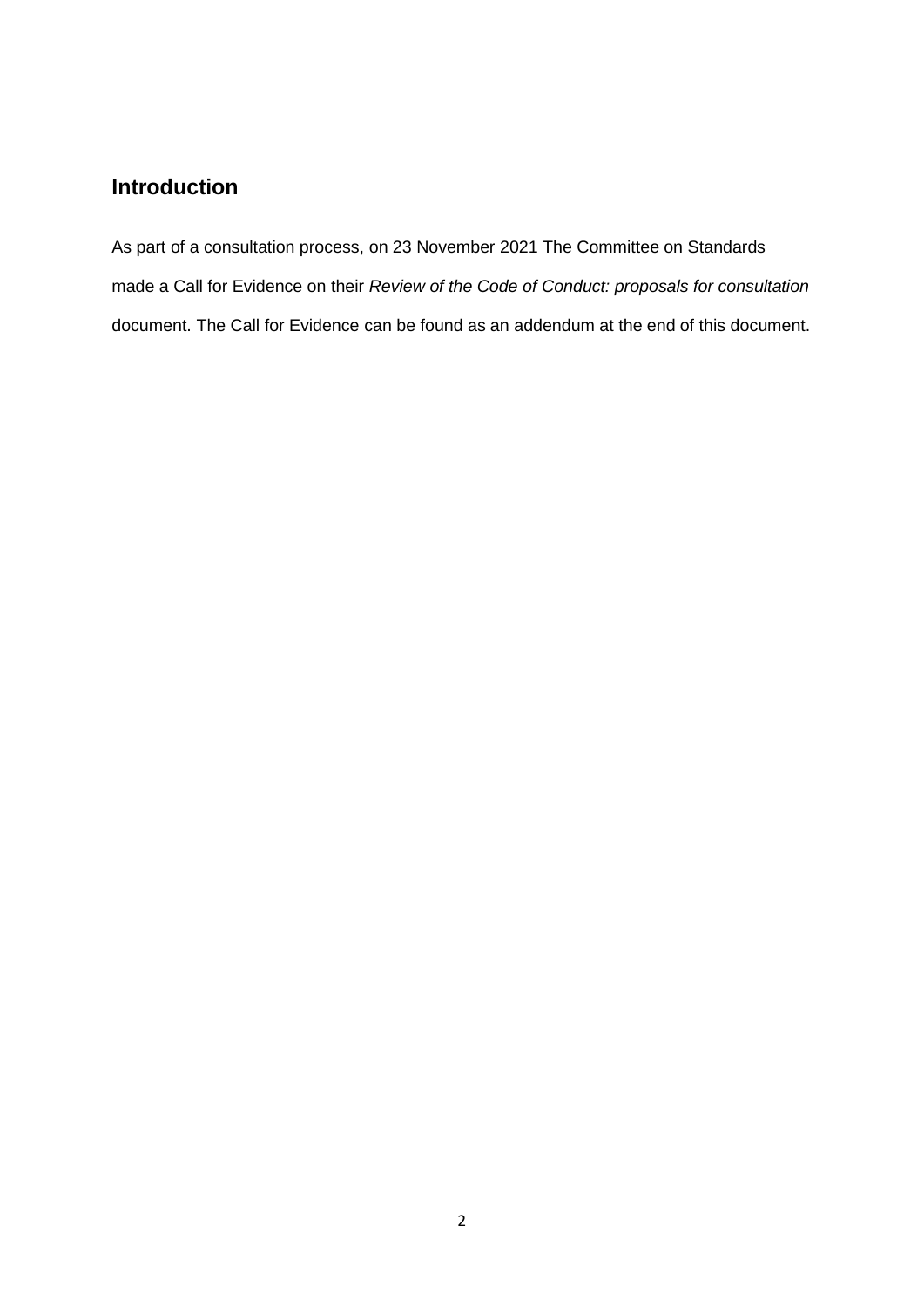# **Call for Evidence response from The 1922 Committee on behalf of the Conservative Parliamentary Party**

This section of the document refers to the bullet points in the Call for Evidence where the Committee for Standards asked for comments on recommendations for changes to the Code of Conduct (of Guide to the Rules). We have numbered the bullet points within the Call for Evidence for ease of reference and included it as an addendum to this document. In Annex 2 of the Committee on Standards document *'The Review of the Code of Conduct: proposals for consultation'* it sets out each of the Seven Principles of Public Life as well as comparative 'descriptors' in the current Code of Conduct, the Committee on Standards in Public Life (CSPL) current revised descriptor, the Welsh Parliament/Senedd Cymru descriptor and the Proposed new House of Commons descriptor. We have considered closely these alternatives as the basis for our recommendations.

*1. Amending the descriptors of the Seven Principles to reflect more closely Members' roles • Adding an additional principle of "Respect"*

#### **1.1 Selflessness**

### **Recommendation for change to the Code of Conduct made by the Committee on Standards:**

*Members of Parliament should act solely in the public interest. They should ensure that no private, financial or other personal interest risks compromising their principal role as a Member of Parliament. They should never misuse their position to gain financial or other material benefits for themselves, their family, or their friends.*

#### **Response from the 1922 Committee:**

We recommend the incorporation of the wording set out for the Welsh Parliament namely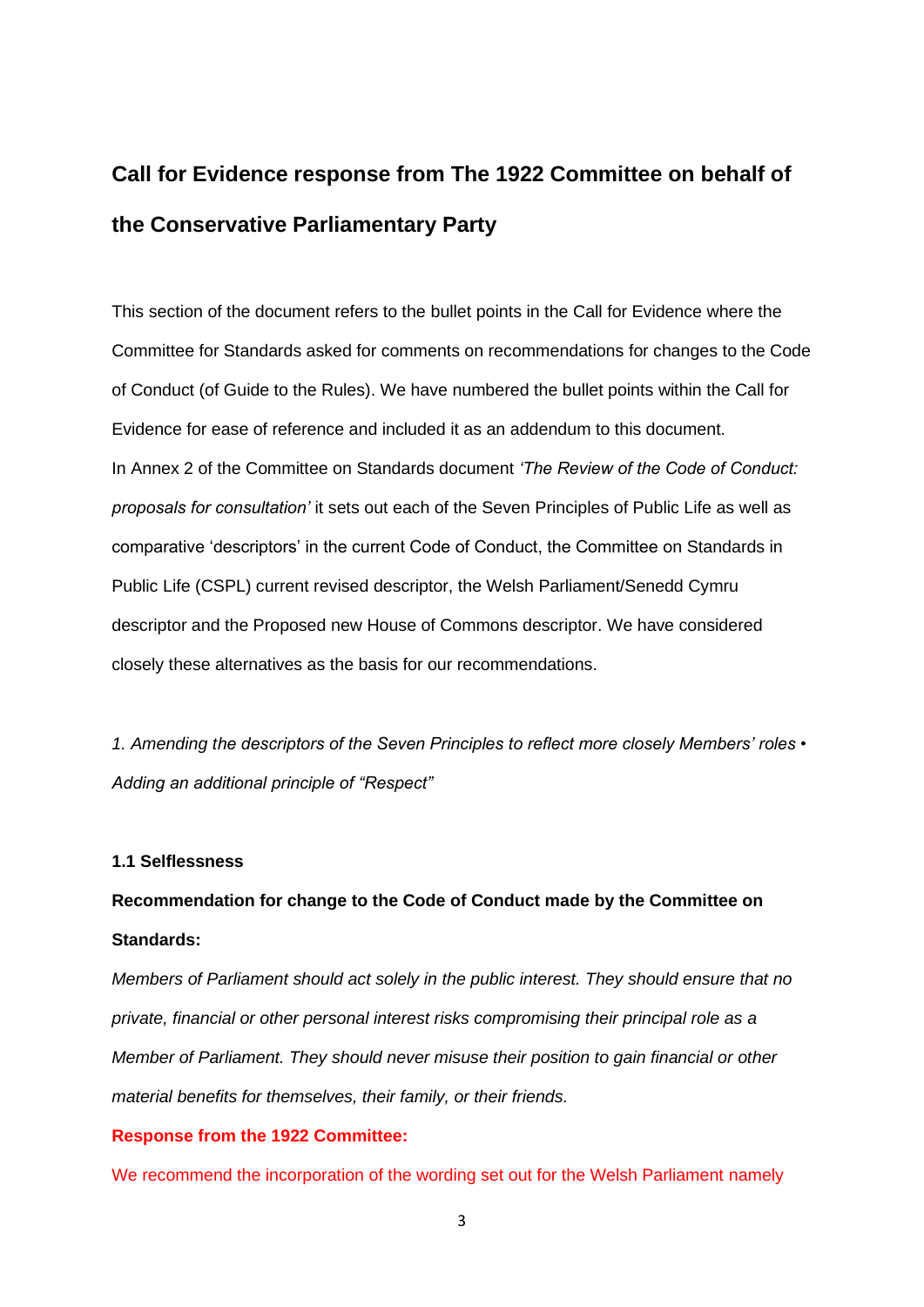*"Members should take decisions solely in the public interest. They should not do so in order to gain financial or other material benefits for themselves, their family, or their friends."*

#### **1.2 Integrity**

### **Recommendation for change to the Code of Conduct made by the Committee on Standards:**

*Members should conduct themselves in a manner which will inspire public trust and confidence in them and in the integrity of Parliament. They should avoid being placed under any influence or obligation which could undermine trust in them as an individual or in their role as a Member of Parliament. They should declare and resolve any interests and relationships which might be construed as a conflict of interest. When such conflicts do arise, they should be resolved in a way that is beyond reproach, maintains the trust of colleagues and the public and protects the public interest.*

#### **Response from the 1922 Committee:**

We recommend the incorporation of the Committee on Standards in Public Life (CSPL) wording namely *"Holders of public office must avoid placing themselves under any obligation to people or organisations that might try inappropriately to influence them in their work. They should not act or take decisions in order to gain financial or other material benefits for themselves, their family, or their friends. They must declare and resolve any interests and relationships."*

#### **1.3 Objectivity**

## **Recommendation for change to the Code of Conduct made by the Committee on Standards:**

*Members are responsible for the exercise of their judgement as fairly as they can according to their conscience. They should avoid discrimination or bias. They should be able to demonstrate that they make decisions on merit, taking account of relevant evidence, advice and of any wider responsibilities.*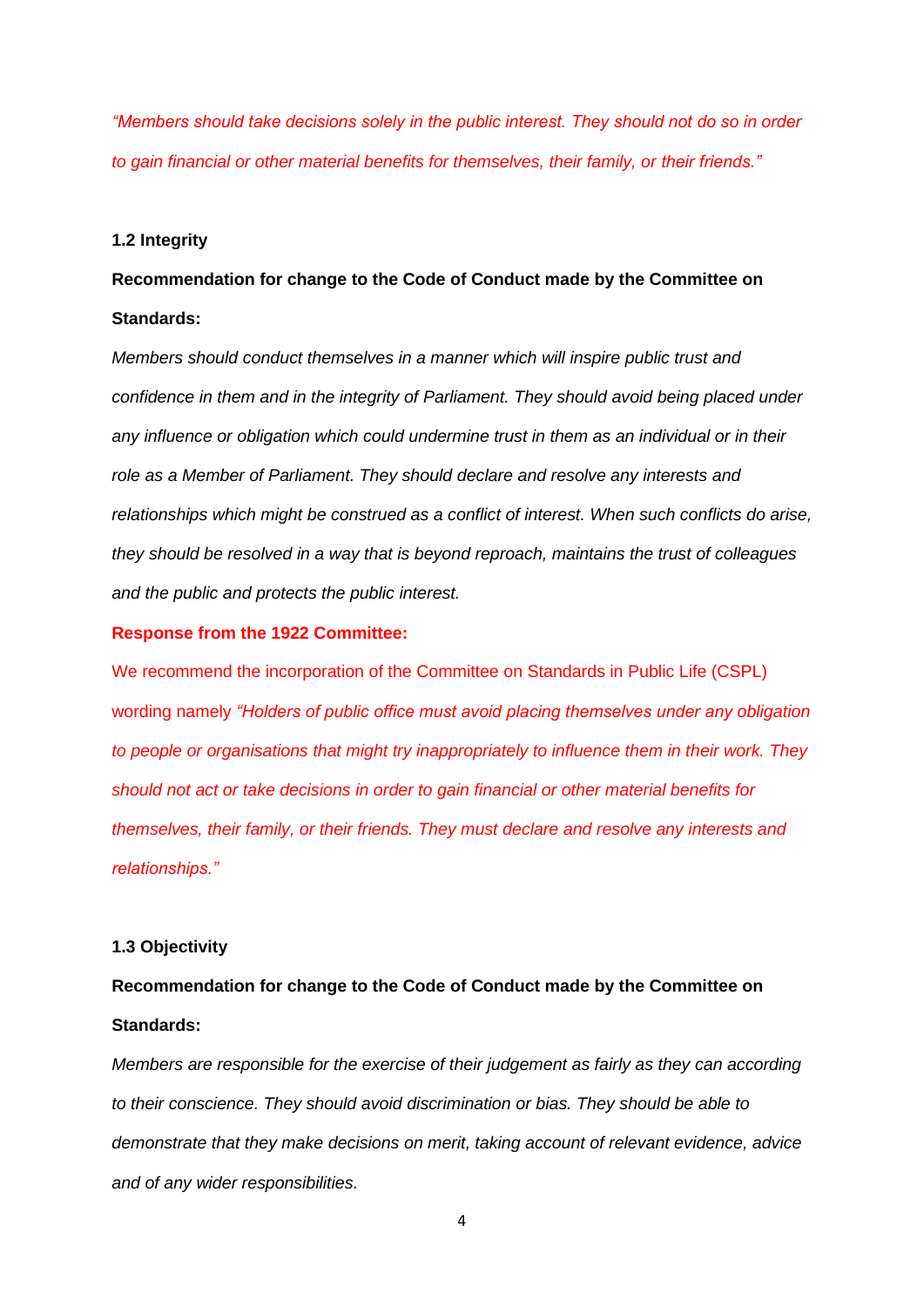#### **Response from the 1922 Committee:**

We recommend the incorporation of the proposed wording from the Committee on Standards but with the exclusion of the second sentence "they should avoid discrimination or bias" to read as follows: *"Members are responsible for the exercise of their judgement as fairly as they can according to their conscience. They should be able to demonstrate that they make decisions on merit, taking account of relevant evidence, advice and of any wider responsibilities."*

#### **1.4 Accountability**

### **Recommendation for change to the Code of Conduct made by the Committee on Standards:**

*Members must make themselves accountable to their constituents and to the wider public and to Parliament. They must submit themselves to the scrutiny necessary to ensure this.*

#### **Response from the 1922 Committee:**

We recommend the incorporation of the Committee on Standards in Public Life (CSPL) wording namely *"Holders of public office are accountable to the public for their decisions and actions and must submit themselves to the scrutiny necessary to ensure this."*

#### **1.5 Openness**

**Recommendation for change to the Code of Conduct made by the Committee on Standards:**

*Members should, as far as possible, act in an open and transparent manner with the public, with colleagues and with others with whom they work. They should not withhold any relevant information unless there are clear and lawful reasons for doing so.*

#### **Response from the 1922 Committee:**

5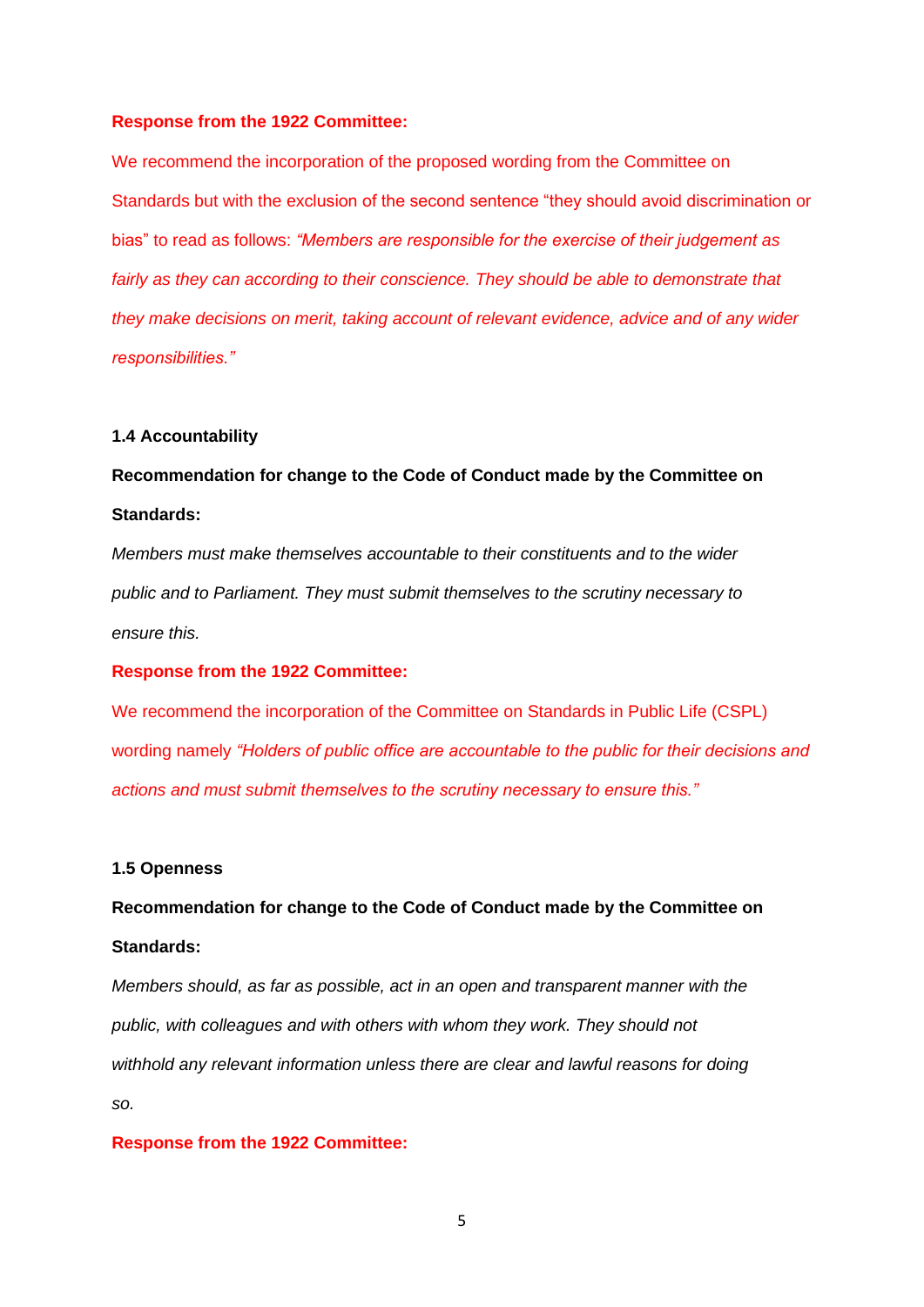We recommend the incorporation of the Committee on Standards wording namely *"Members should, as far as possible, act in an open and transparent manner with the public, with colleagues and with others with whom they work. They should not withhold any relevant information unless there are clear and lawful reasons for doing so."*

#### **1.6 Honesty**

**Recommendation for change to the Code of Conduct made by the Committee on Standards:** 

*Members should be truthful in everything they say, write or do.*

**Response from the 1922 Committee:**

We recommend the new wording from the Committee on Standards namely *"Members should be truthful in everything they say, write or do."*

#### **1.7 Leadership**

## **Recommendation for change to the Code of Conduct made by the Committee on Standards:**

*Members are elected as leaders, who can only be effective when they inspire trust by setting a good example. They should refrain from any action which would bring Parliament or its Members into disrepute. Members should promote best practice and challenge poor attitudes and behaviour whenever they occur.*

#### **Response from the 1922 Committee:**

We recommend the new wording from the Committee on Standards namely '*Members are elected as leaders, who can only be effective when they inspire trust by setting a good example. They should refrain from any action which would bring Parliament or its Members into disrepute. Members should promote best practice and challenge poor attitudes and behaviour whenever they occur.'*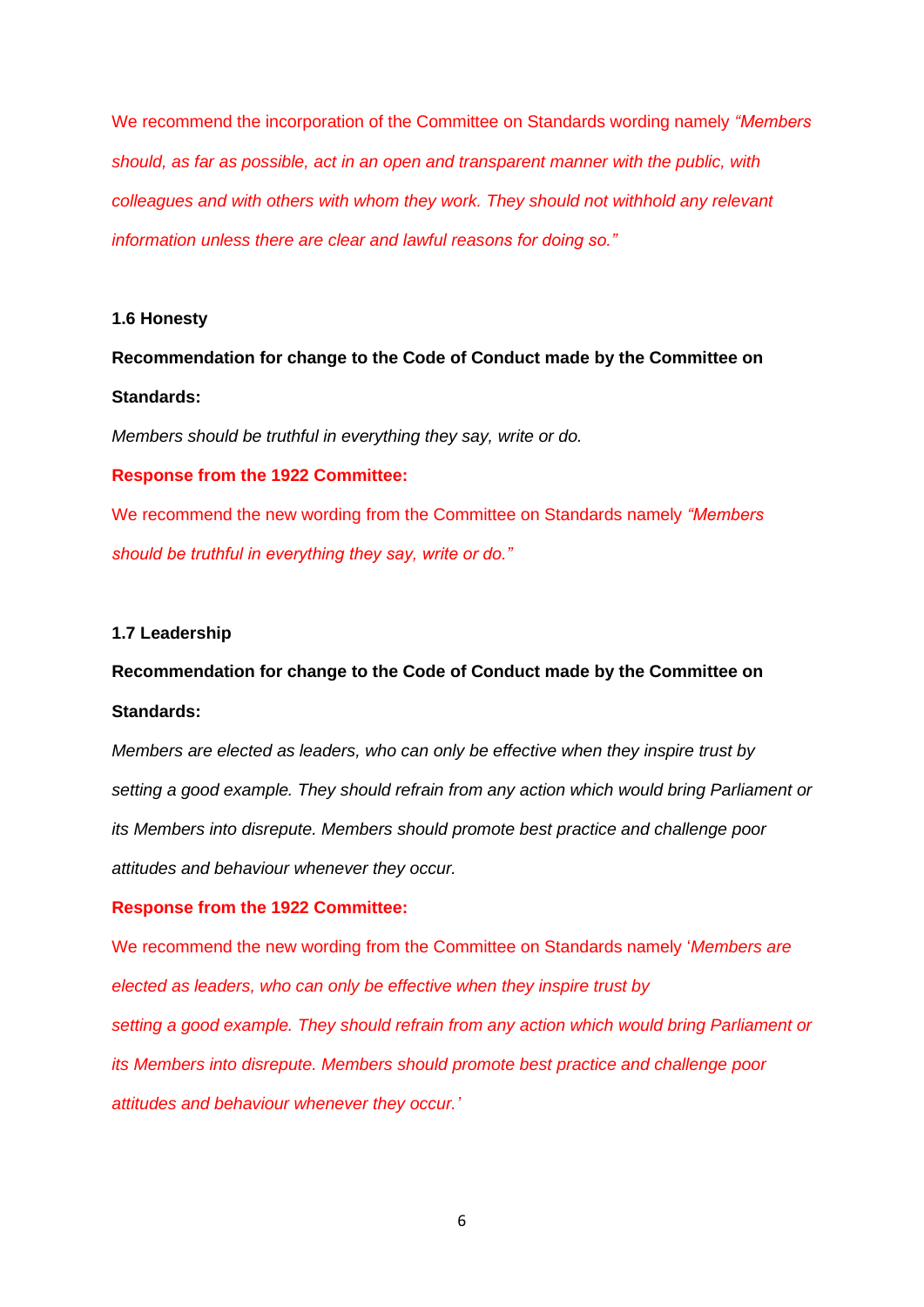#### **1.8 Respect**

### **Recommendation for change to the Code of Conduct made by the Committee on Standards:**

*Members should abide by the Parliamentary Behaviour Code and should demonstrate antidiscriminatory attitudes and behaviours through the promotion of anti-racism, inclusion and diversity.*

#### **Response from the 1922 Committee:**

We do not believe there should be an addition to the Nolan Principles which are long established and applicable to others in public life as has been suggested by Lord Evans, Chair of the Committee on Standards in Public Life.

**2.** *Adding a new rule to prohibit a Member subjecting anyone to "unreasonable and excessive personal attack", in any medium (page 113 of the 'Review of the Code of Conduct: proposals for consultation', Appendix 1, Recommendation 1)*

\_\_\_\_\_\_\_\_\_\_\_\_\_\_\_\_\_\_\_\_\_\_\_\_\_\_\_\_\_\_\_\_\_\_\_\_\_\_\_\_\_\_\_\_\_\_\_\_\_\_\_\_\_\_\_\_\_\_\_\_\_\_\_\_\_\_\_\_\_\_\_

#### **Response from the 1922 Committee:**

We do not believe that a new rule prohibiting a member from subjecting anyone to "unreasonable and excessive personal attack" is appropriate or sensible. Members' behaviour within parliamentary proceedings is subject to existing rules. Outside parliamentary proceedings MPs should be bound by the same laws as any other member of the public.

*3. Changes to the rules on registration set out in Annex 3 of the 'Review of the Code of Conduct: proposals for consultation' (pages 79 and 80)*

#### **Response from the 1922 Committee:**

We do not agree with the Committee's proposal to remove the requirement to register family members but would prefer the reference to be defined as for 'connected parties' as used within the IPSA rules. This would preserve proper transparency whilst defining which family members would be considered relevant.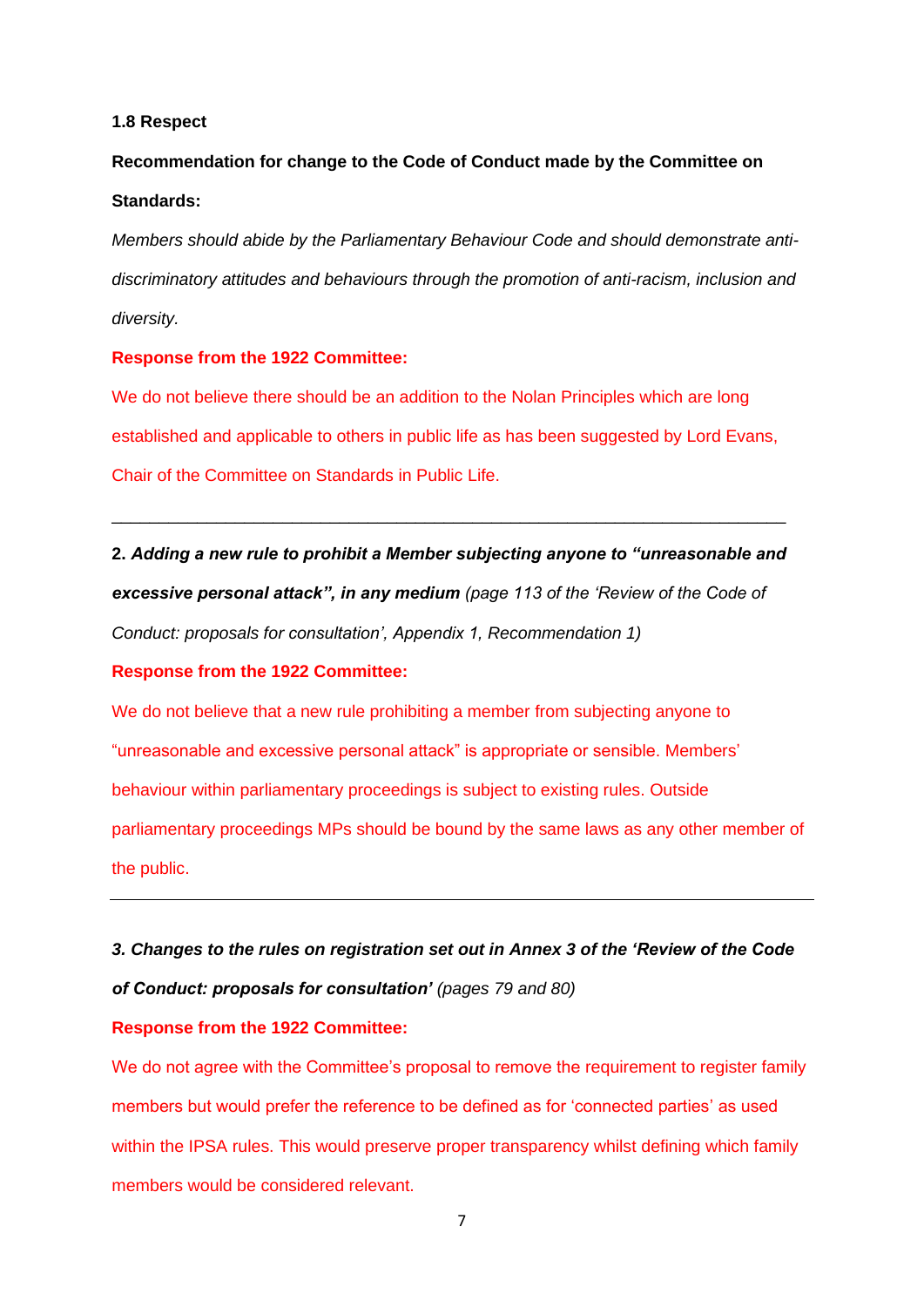## *4. Clarifying the criteria of the serious wrong exemption in the lobbying rules* **Response from the 1922 Committee:**

We agree that there is a need to clarify the criteria regarding the serious wrong exemption in the lobbying rules as laid out in paragraphs 164 and 165 on pages 38 and 39 of the 'Review of the Code of Conduct: proposals for consultation', and support the recommendations as stated.

*5. Introducing a requirement that a Member must have a written contract for any outside work which makes explicit that their duties cannot include lobbying Ministers, Members or public officials, or providing advice about how to lobby or influence Parliament, and that their employer will give them an undertaking to not ask them to do so.*

#### **Response from the 1922 Committee:**

We understand the rationale behind the requirement that a member must have a written contract for outside work which makes explicit their duties. However, there must be some degree of flexibility on this. In certain circumstances the Member may not be able to have an employment contract. In such circumstances, there should be a letter of undertaking from any organisation or partnership that the member may be involved with which accepts the requirement not to lobby or provide advice on lobbying.

**6.** *Replacing the current wording of the paid advocacy rule to make clear that* 

*Members must abide by all the lobbying rules in the Guide (paragraph 170 on page 40 of the 'Review of the Code of Conduct: proposals for consultation')*

#### **Response from the 1922 Committee:**

We agree that replacing the current wording on paid advocacy to make it absolutely clear that members must abide by all lobbying rules is appropriate.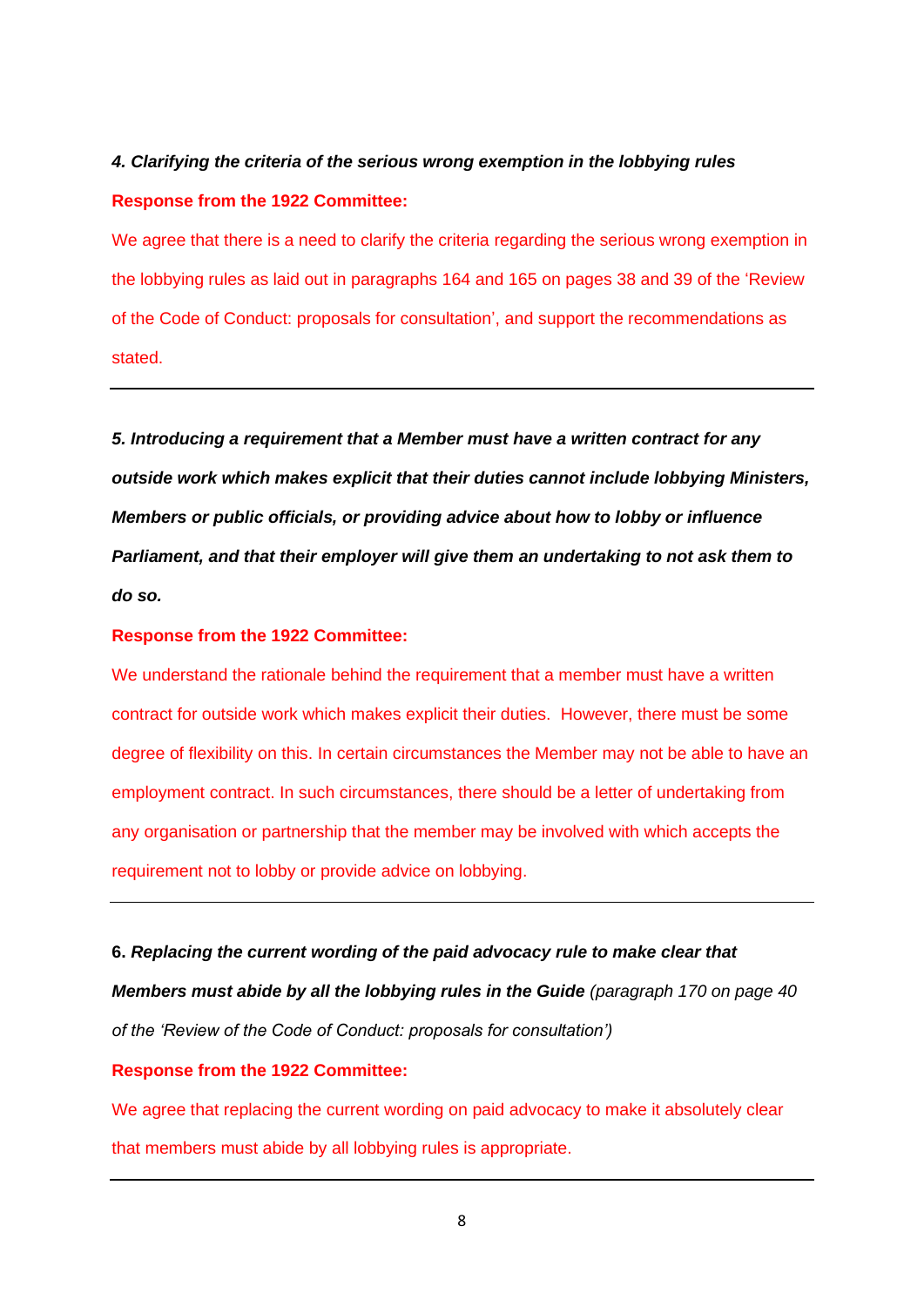**7.** *Restoring the 12-month limit on reward or consideration in the lobbying rules (paragraph 171 on page 40 of the 'Review of the Code of Conduct: proposals for consultation')*

#### **Response from the 1922 Committee:**

We agree that restoring the 12-month limit for rewards or consideration in the lobbying rules is appropriate. Some concerns have been raised about the treatment in the current rules of Crown dependencies, UK overseas territories and sovereign base areas. We invite the Committee on Standards to consider whether a change would be appropriate.

*8. Introducing a "safe harbour" provision, where a Member cannot be found in breach of the rules if they have sought and followed the advice of the Registrar (paragraph 167 on page 39 of the 'Review of the Code of Conduct: proposals for consultation')*

#### **Response from the 1922 Committee:**

We would support the concept of "safe harbour" provision. Indeed, this could give a greater degree of comfort to any Member who is in anyway concerned about their outside interest and would also require the Commissioner to give such advice, in writing, if asked.

*9. Introducing a ban on Members providing paid parliamentary advice, consultancy or strategy services, using the same wording as the House of Lords (pages 41 - 45 of the 'Review of the Code of Conduct: proposals for consultation')*

#### **Response from the 1922 Committee:**

We agree that incorporating the words from the House of Lords regarding the prohibition of paid parliamentary advice, consultancy or strategy services is appropriate.

*10. Removing the Investigatory Panel provision from Standing Orders (paragraph 222 on page 53 of the 'Review of the Code of Conduct: proposals for consultation')*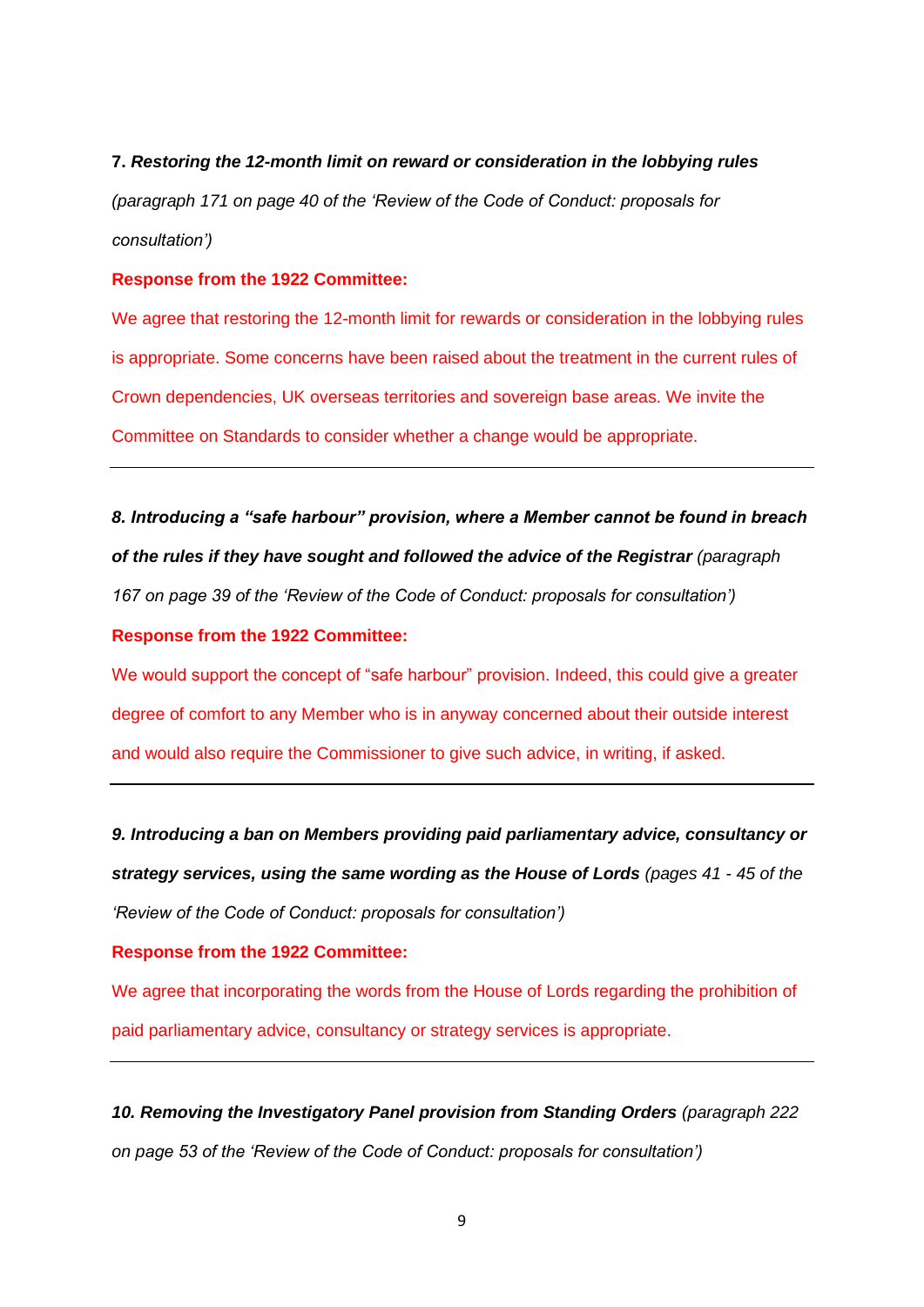#### **Response from the 1922 Committee:**

We agree with the removal of the investigatory panel provision from standing orders only if a Judge-led appeal process is introduced.

*11. Amending the current rule in the Code on lobbying the Committee to provide that Members must not lobby members of the Committee on Standards, the IEP, the Commissioner, or their staff, in a manner calculated or intended to influence their consideration of a breach or a sanction* **Response from the 1922 Committee:**

We agree with the amendment to the code to emphasise that members must not lobby members of the committee the IEP, the commissioner or their staff in any attempt to try and influence their decision.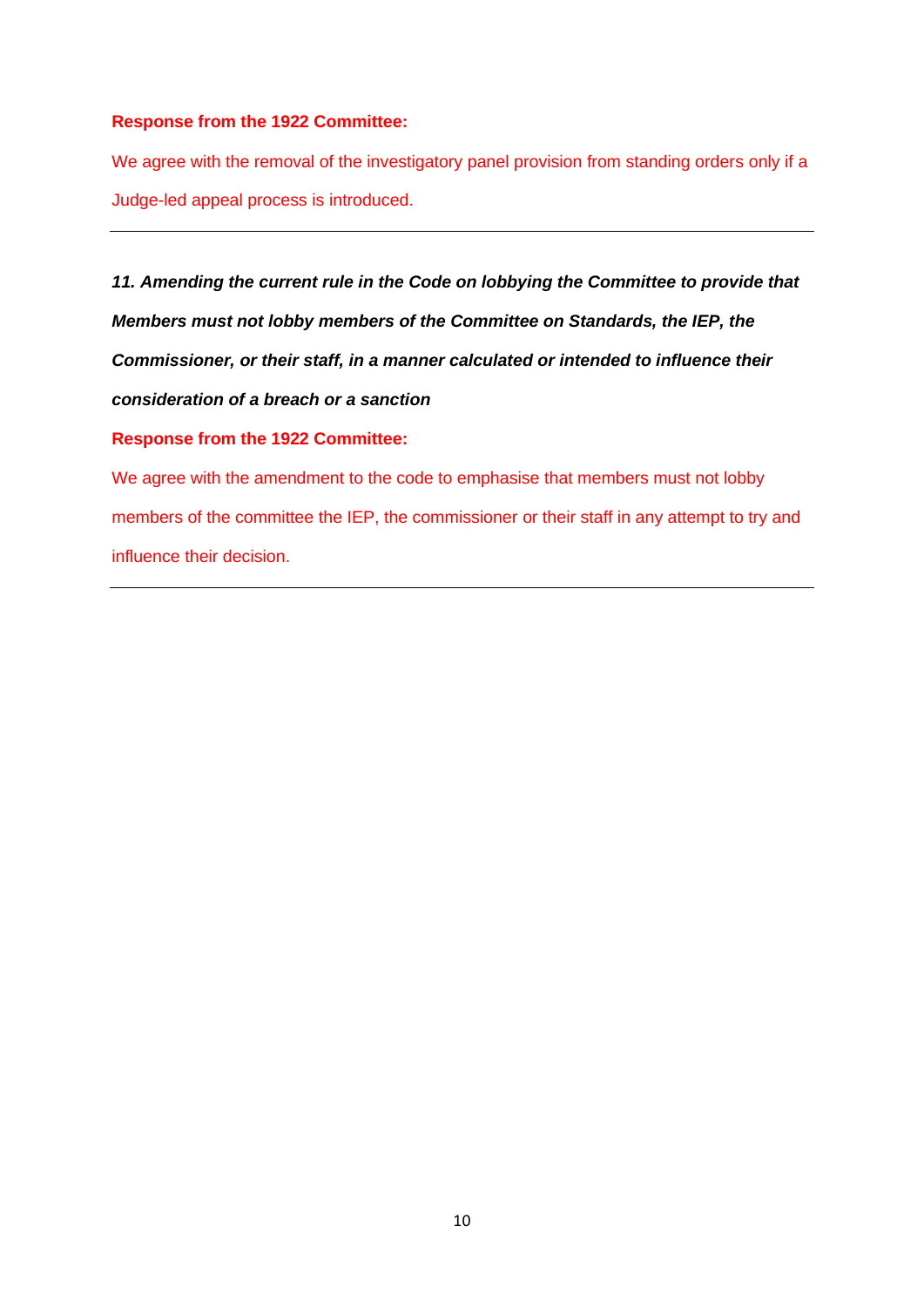# **1922 Committee response to the Committee for Standards Call for Evidence request for views on additional areas**

*12. Whether the Speaker should have the option to refer a matter of conduct in the Chamber or in a Committee to the Commissioner for investigation (page 22 of the 'Review of the Code of Conduct: proposals for consultation')*

#### **Response from the 1922 Committee:**

We absolutely do not agree that the Speaker should have an option to refer a matter of conduct in the chamber or a committee to the Commissioner for investigation. Conduct in the Chamber, division lobbies and committees must remain under the sole jurisdiction of the Speaker. We recognise that misconduct in any of these areas must be addressed.

*13. Ways in which greater alignment between the Codes in the two Houses could be achieved, whilst recognising their distinct functions and procedures (page 22 of the 'Review of the Code of Conduct: proposals for consultation')*

14. Whether the Guide to the Rules should be amended to remove the provision that *Members are not required to register benefits received in their capacity as a Minister (page 34 of the 'Review of the Code of Conduct: proposals for consultation')*

#### **Response from the 1922 Committee (Points 13 & 14):**

We agree that the guide to the rules should be amended to remove the provision that members are not required to register benefits received in their capacity as a Minister. We are concerned that dual registration might create unnecessary bureaucracy. The needs of transparency could be addressed by a more regular publication of the register.

*15. Whether Members should register and declare a salary received from a political party (page 35 of the 'Review of the Code of Conduct: proposals for consultation')*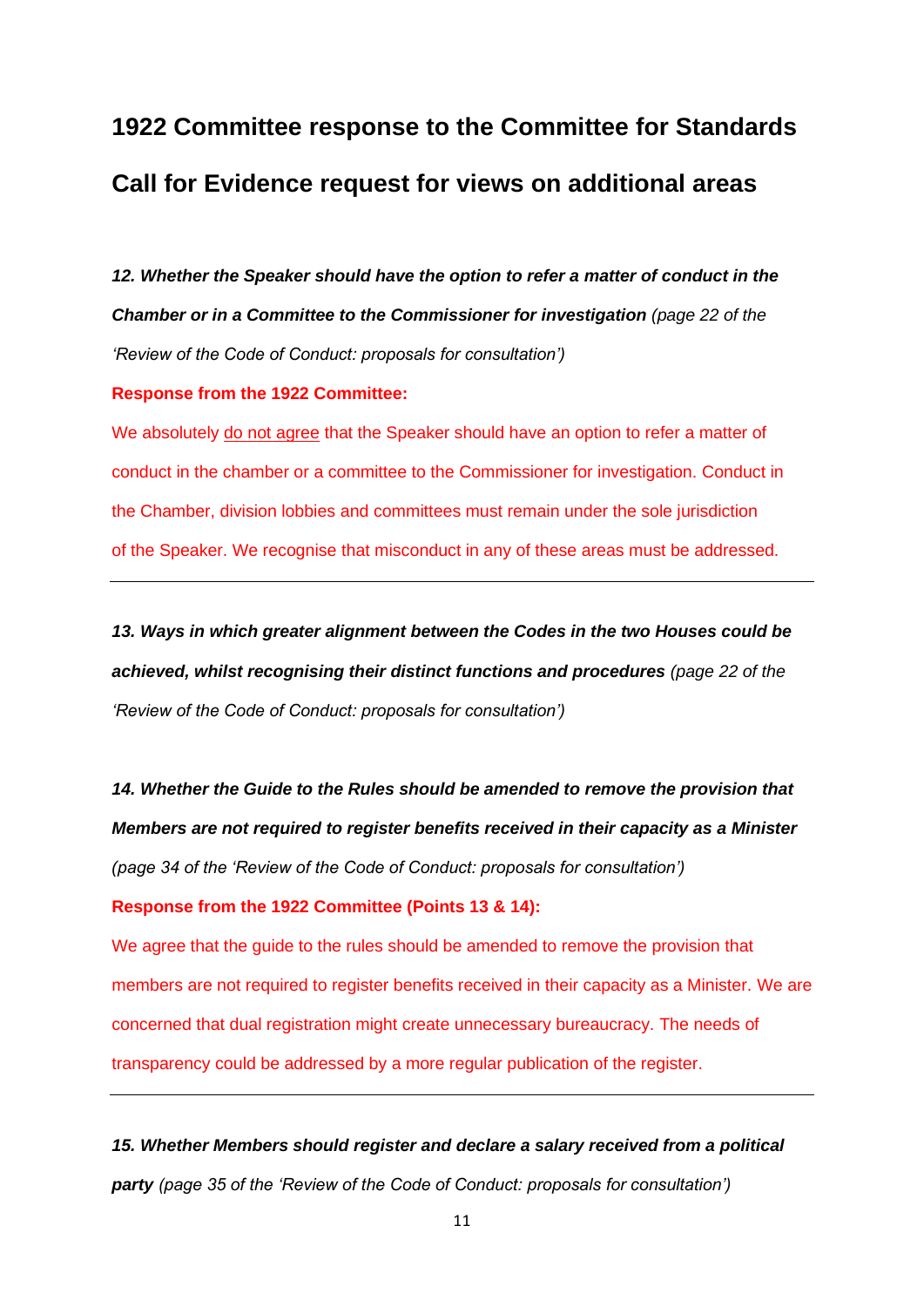#### **Response from the 1922 Committee:**

Members should be responsible for declaring a salary or other benefits received

from a political party, trade union or for that matter any other organisation.

*16. Whether Members should register any benefits (for example, travel, accommodation or hospitality) they receive as a Government trade envoy (page 35 of the 'Review of the Code of Conduct: proposals for consultation') Response from the 1922 Committee:*

A trade envoy should be treated similarly to a member of a Select Committee or a

Government Minister carrying out official duties.

#### *17. Whether Members should declare relevant interests during topical or*

*supplementary questions (page 35 of the 'Review of the Code of Conduct: proposals for consultation')*

#### *Response from the 1922 Committee:*

We do not believe it would be in the interests of Parliament for members to be required to declare relevant interests during topical or supplementary questions. There is ample opportunity for members during debates to declare interests and interested parties can always look at the Register of Interests in any case.

*18. Whether the lobbying rules should continue to maintain the distinction between participating in and initiating proceedings and approaches, and the potential consequences of introducing the same restrictions on Members participating in proceedings as initiating them (paragraph 169 on page 40 of the 'Review of the Code of Conduct: proposals for consultation')*

#### *Response from the 1922 Committee:*

We believe the lobbying rules should continue to maintain the distinction between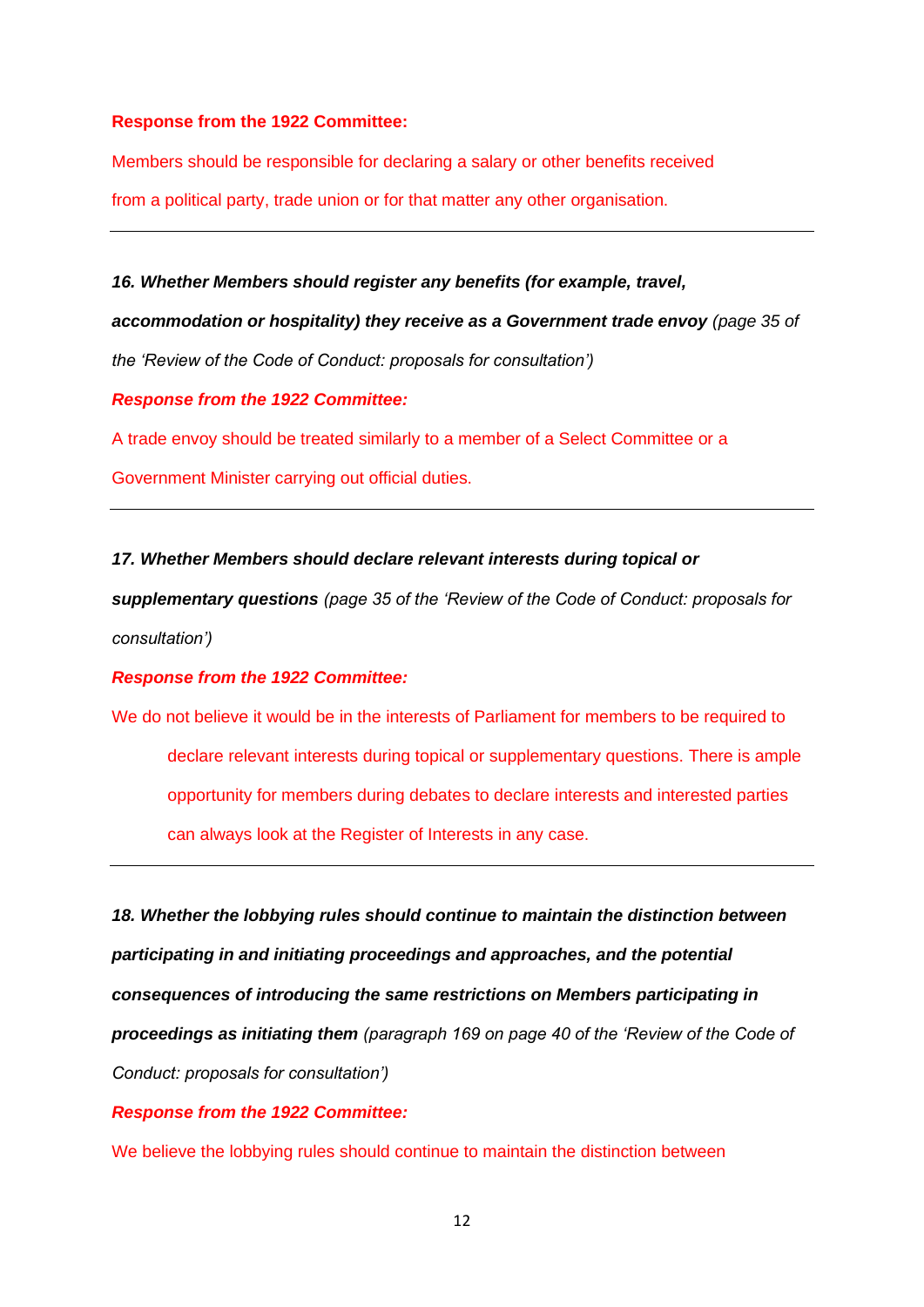#### participating in and initiating proceedings and approaches.

*19. The use of personal service companies by Members providing services to clients (paragraph 180 on page 42 of the 'Review of the Code of Conduct: proposals for consultation')*

*Response from the 1922 Committee:*

Personal service companies are something that are commonly used and accepted. We see no reason to bring in any specific rules relating to these entities.

*20. Whether any changes should be made to the rules of conduct relating to voting; in particular, whether Members should be prohibited from voting on matters where they have a relevant financial interest (pages 37 and 38 of the 'Review of the Code of Conduct: proposals for consultation')*

#### *Response from the 1922 Committee:*

There should be no prohibition on the rights of members to vote on any matter whether or not they have a financial interest. Members should always be able to vote on all matters that come before the House.

*21. Whether a rule should be introduced limiting the amount of time a Member can* 

*spend on outside interests (page 37 of the 'Review of the Code of Conduct: proposals for consultation')*

#### *Response from the 1922 Committee:*

We do not believe it would be practical to introduce any limitation on the amount of time a member can spend on an outside interest. Quite clearly, members should treat their responsibilities as an MP as their primary responsibility.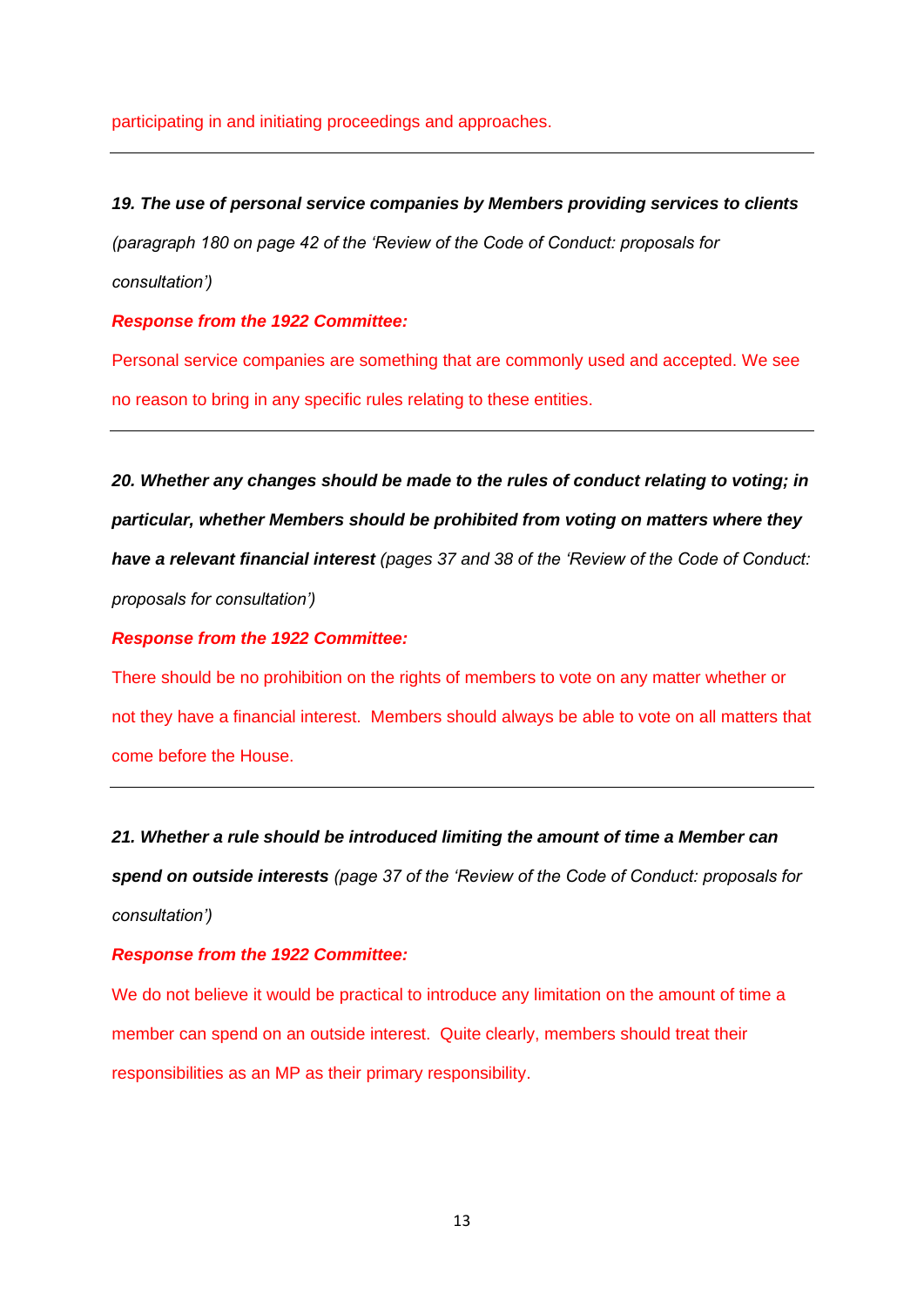**1922 Committee response to the Committee for Standards Call for Evidence request for views on other recommendations made by the Committee**

*22. Whether an independent body should adjudicate on individual conduct cases, without any Member involvement (or the Independent Expert Panel (IEP) if its membership and remit were to be expanded), in place of the Committee on Standards;*

*23. Which of the four options for appeal against sanction suggested by the Committee (internal systems of appeal via sub-committees; appeal to the IEP; appeal to a new independent appeal body; or retaining the status quo) is preferable, how the disadvantages of each might be ameliorated, and any other proposals for appeals;*

*Response from the 1922 Committee:*

Questions 22 and 23 raise fundamental and serious issues in relation to the role and structure of the Committee for Standards as well as the role and responsibilities of the Commissioner for Standards.

We await the recommendation of the judge led inquiry on mechanisms for appeal and urge the Committee to seek views from Members when this report is available.

We believe that the roles of the Commissioner for Standards as, on the one hand, an advisor to the Committee and on the other, the investigator of a case and the proposer of a sanction should be separated.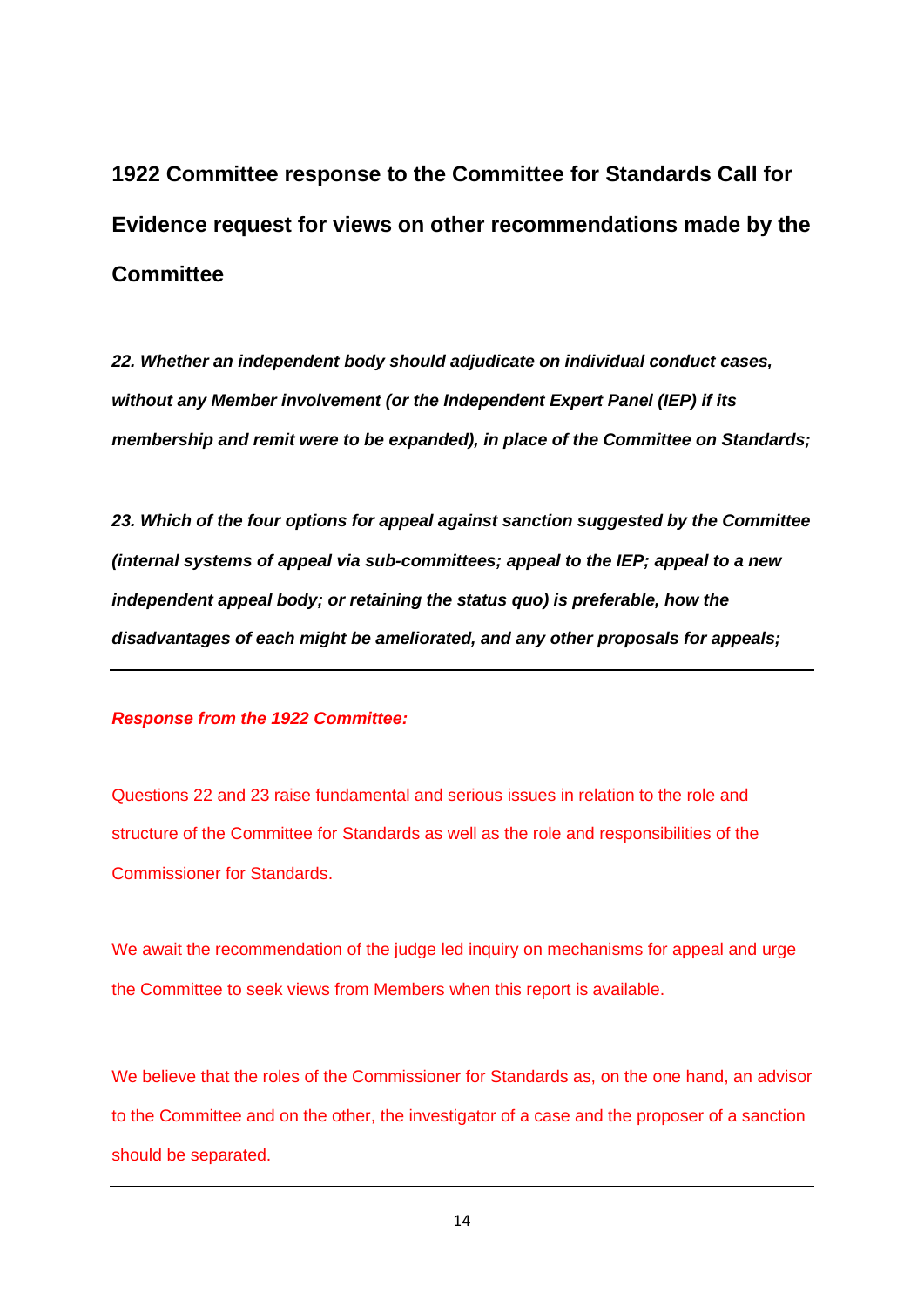*24. Ways in which the Code could be better promoted (as set out in paragraph 264)*

*25. That the Government should improve the timeliness and quality of Ministerial transparency registrations*

*26. That the House of Commons Commission make a firm commitment to work to digitise the Register of Members' Financial Interests and set out a timetable for its achievement that can be published in the Committee's final report*

*27. That the House's procedural offices work with the Parliamentary Digital Serviced and the Printing and Publication Unit to publish ad hoc declarations, and to provide hyperlinks to such declarations or the relevant register entry when a declaration is made on House business papers*

*28. That the House service develop in-depth training on standards to be delivered to all Members within six months of a general election*

*29. That the application of the Independent Complaints and Grievance Scheme to select committee witnesses should be clarified*

#### **Response from the 1922 Committee:**

The 1922 Committee accepts the recommendations by the Committee of Standards in respect of items 24 – 29.

Overall, we are sympathetic and broadly in agreement with the other points raised by the Committee on Standards relating to the transparency of registrations, digitalisation of the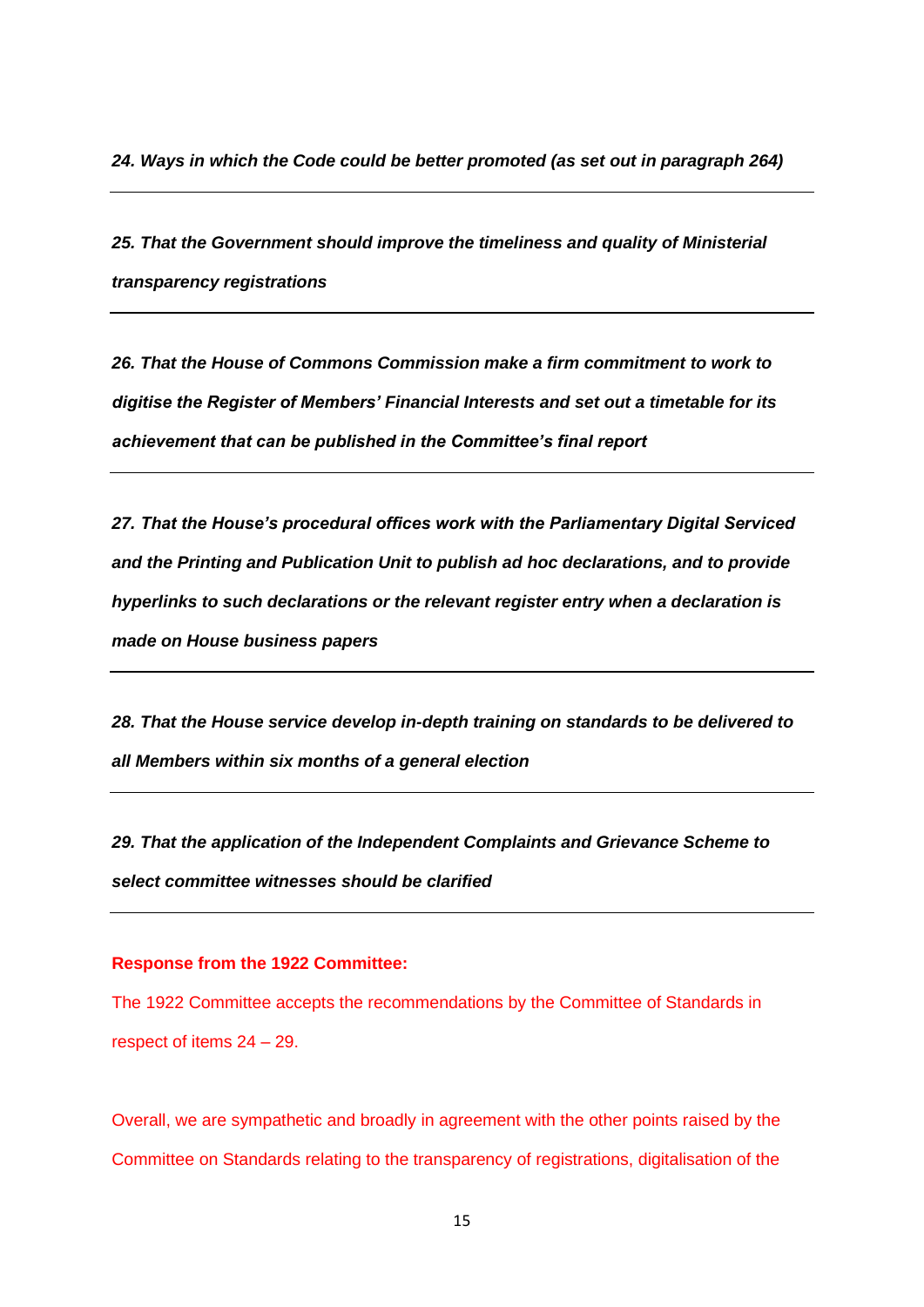Register of Members and the requirement that a member should have an in-depth training on standards delivered to them within a sensible period of time after a General Election. We would suggest that it should probably be between 3-9 months as it often takes, new members in particular, some time to get to grips with the parliamentary procedures in the first place.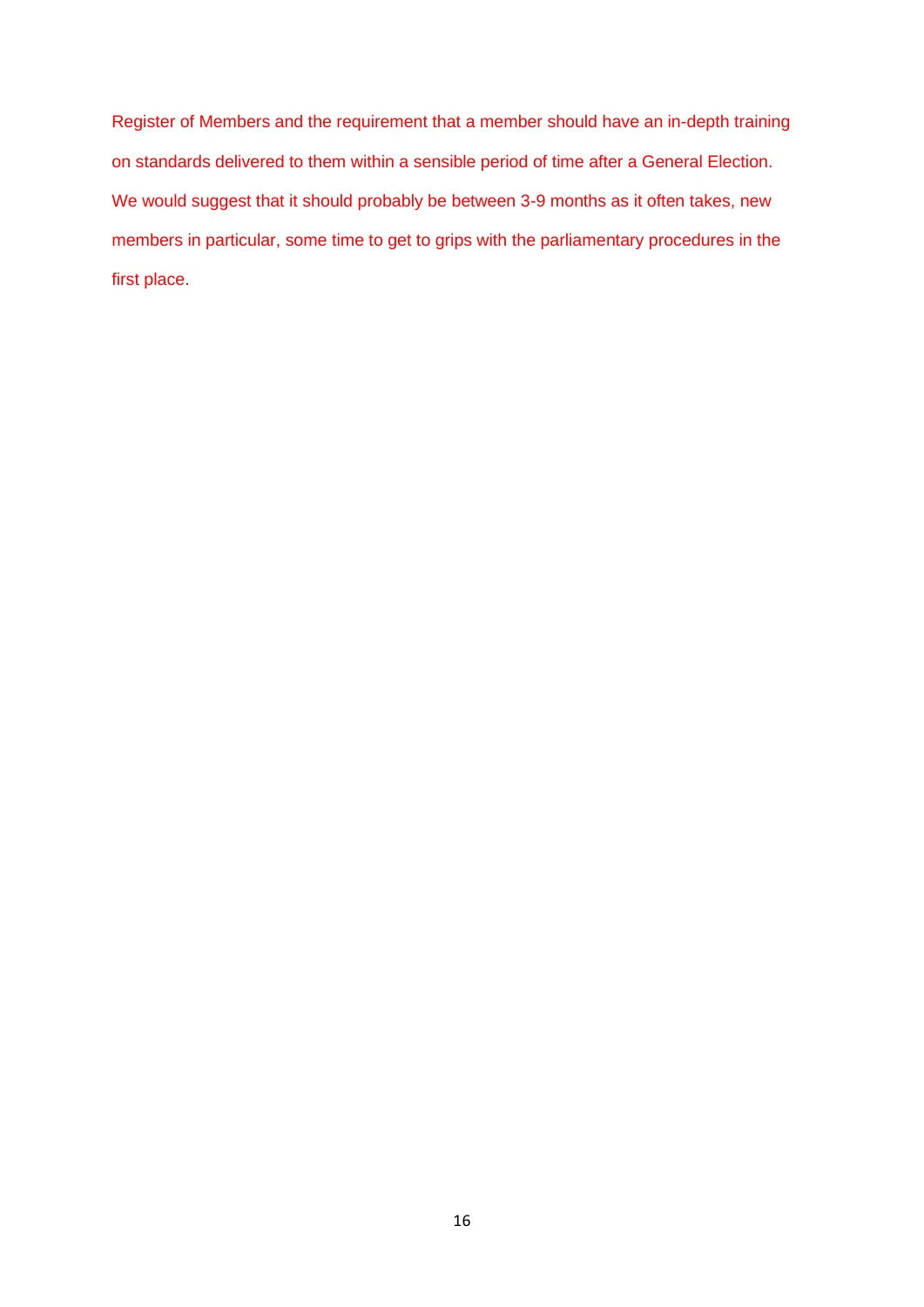### **Summary**

The 1922 Committee broadly support the proposals being brought forward by the House of Commons Committee on Standards. We draw attention to two proposals;

- 1. We do not accept the proposal of the 8<sup>th</sup> Nolan Principle of 'respect'
- 2. We await the decision of the Judge-led inquiry on the mechanisms for appeal

#### Sir Graham Brady

For, and on behalf of, the 1922 Committee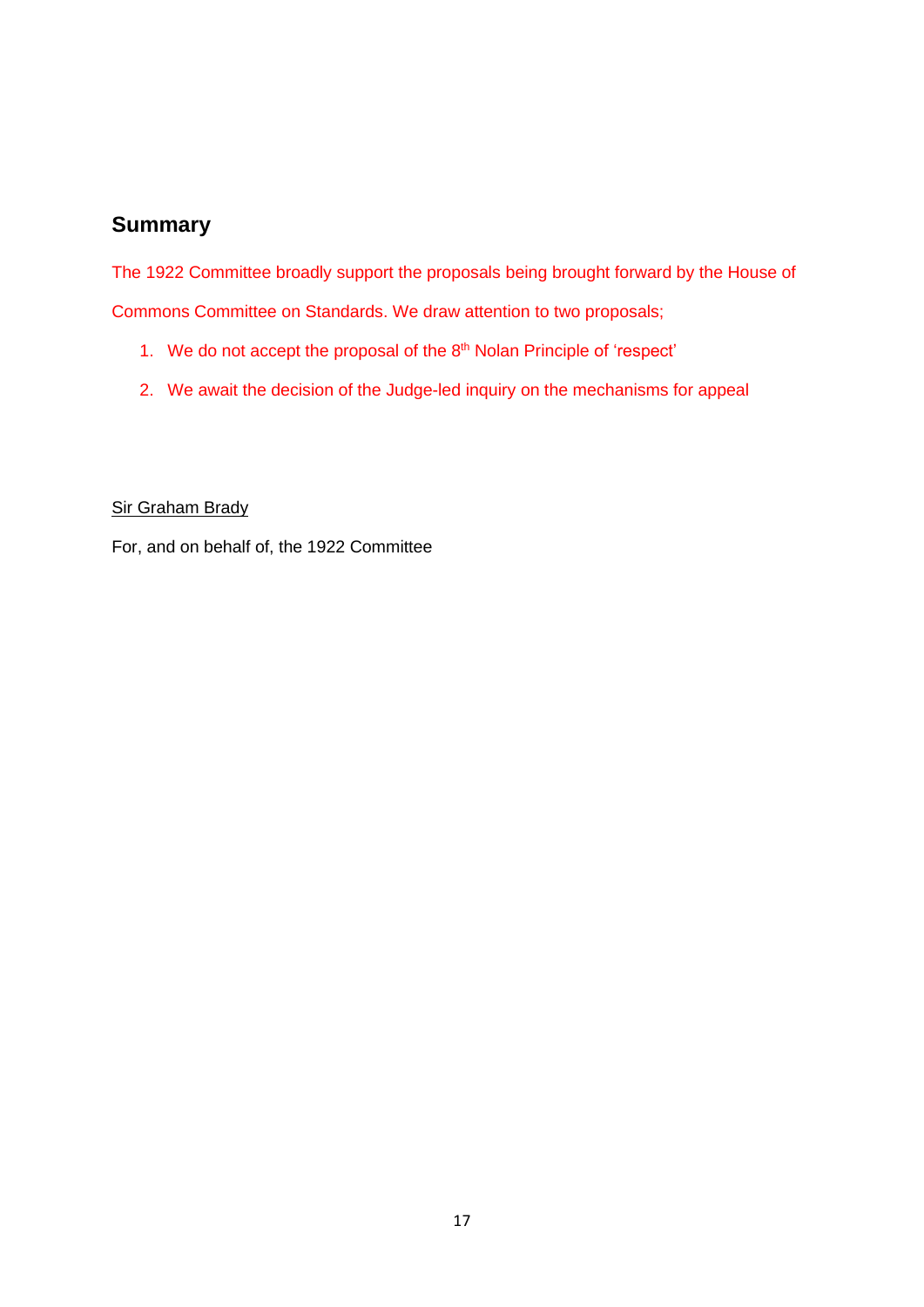#### *Addendum*

#### **Call for Evidence**

#### **Code of Conduct consultation**

The Committee on Standards is undertaking a two-stage process which will culminate in a revised Code of Conduct and Guide to the Rules for Members being put to the House for approval.

The first stage involved taking oral and written evidence from a range of stakeholders, together with considering the Parliamentary Commissioner for Standards' own review of the Code. The Committee published its initial report with proposals for consultation on 29 November 2021. It now welcomes comments on its specific proposals for changes to the Code of Conduct and other areas or proposals on which it has asked for views, as set out in its initial report.

The Committee will consider all responses before making its final report to the House. This final report will be accompanied by a revised Code and Guide for approval by the House. In taking decisions on its final report, the Committee will also take into account the conclusions of a judge-led review it has commissioned on the fairness and compatibility with natural justice of its procedures. A further announcement about this review will be made shortly.

### **The Committee welcomes comments on the following recommendations for changes to the Code of Conduct (or Guide to the Rules):**

1. Amending the descriptors of the Seven Principles to reflect more closely Members' roles • Adding an additional principle of "Respect"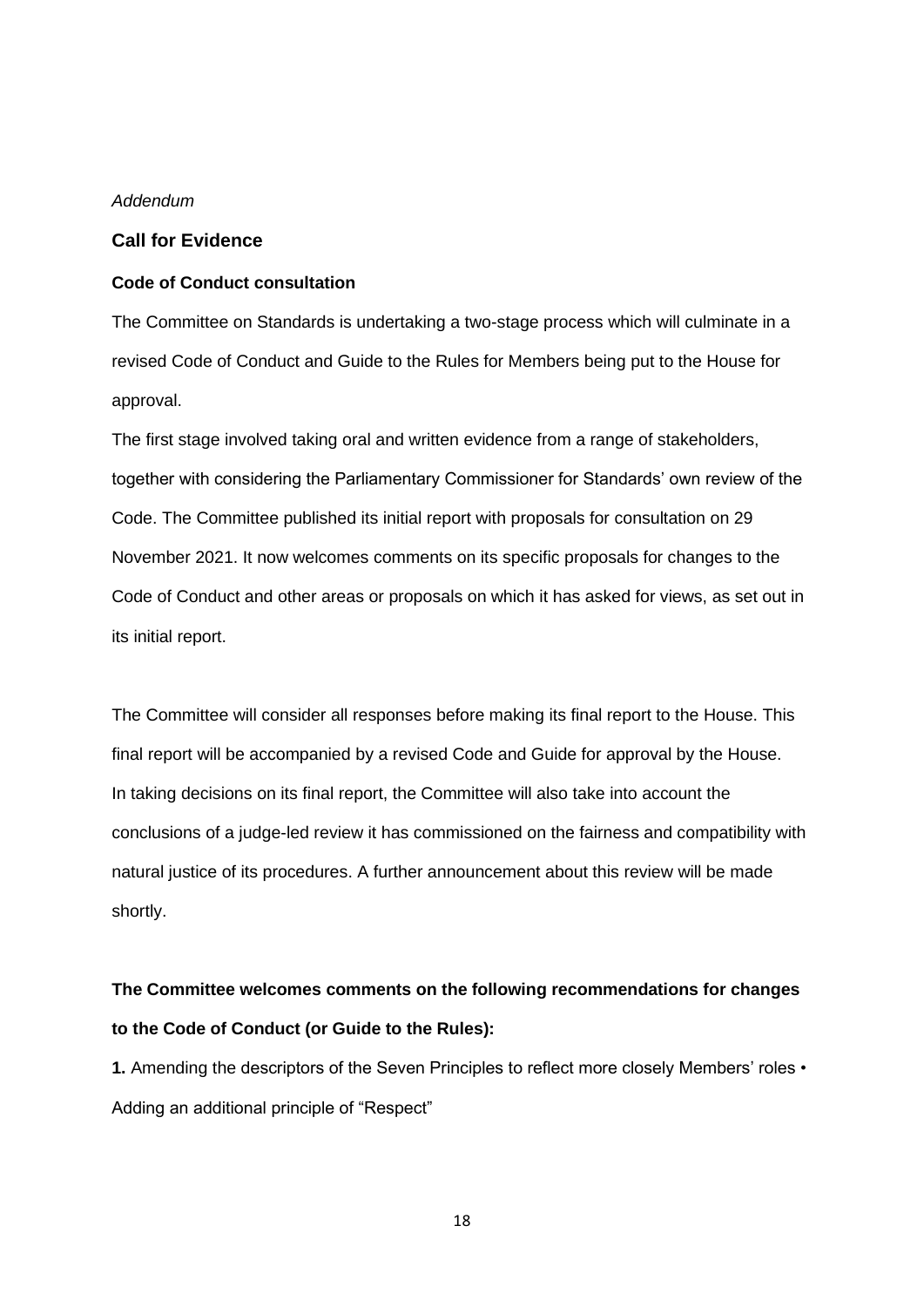**2.** Adding a new rule to prohibit a Member subjecting anyone to "unreasonable and excessive personal attack", in any medium

**3.** Changes to the rules on registration set out in Annex 3

**4.** Clarifying the criteria of the serious wrong exemption in the lobbying rules

**5.** Introducing a requirement that a Member must have a written contract for any outside work which makes explicit that their duties cannot include lobbying Ministers, Members or public officials, or providing advice about how to lobby or influence Parliament, and that their employer will give them an undertaking to not ask them to do so.

**6.** Replacing the current wording of the paid advocacy rule to make clear that Members must abide by all the lobbying rules in the Guide

**7.** Restoring the 12-month limit on reward or consideration in the lobbying rules

**8.** Introducing a "safe harbour" provision, where a Member cannot be found in breach of the rules if they have sought and followed the advice of the Registrar

**9.** Introducing a ban on Members providing paid parliamentary advice, consultancy or strategy services, using the same wording as the House of Lords

**10.** Removing the Investigatory Panel provision from Standing Orders

**11.** Amending the current rule in the Code on lobbying the Committee to provide that Members must not lobby members of the Committee on Standards, the IEP, the Commissioner, or their staff, in a manner calculated or intended to influence their consideration of a breach or a sanction

#### **The Committee also welcomes views on the following areas or questions:**

**13**. Whether the Speaker should have the option to refer a matter of conduct in the Chamber or in a Committee to the Commissioner for investigation

**14.** Ways in which greater alignment between the Codes in the two Houses could be achieved, whilst recognising their distinct functions and procedures

**15.** Whether the Guide to the Rules should be amended to remove the provision that Members are not required to register benefits received in their capacity as a Minister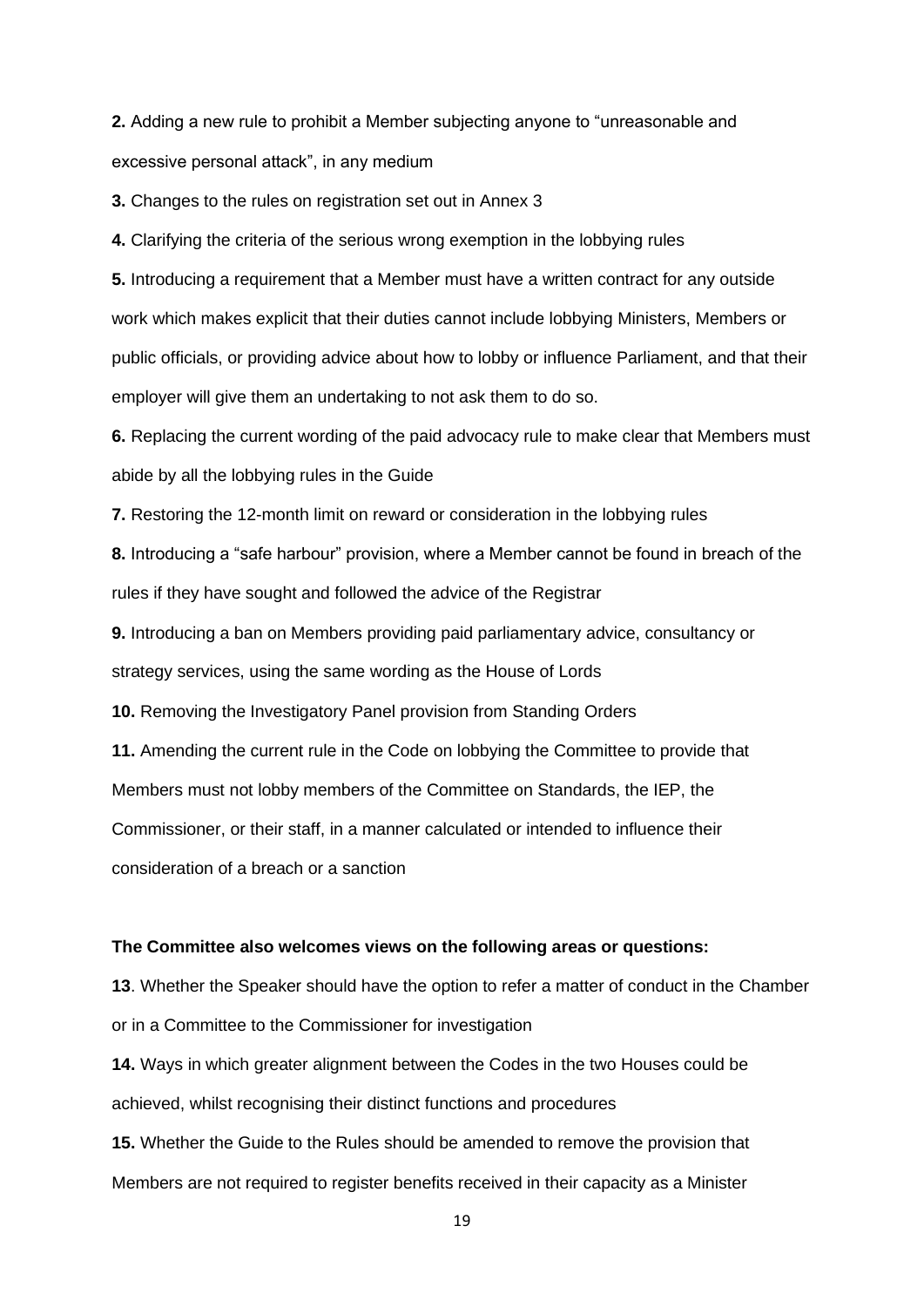**16.** Whether Members should register and declare a salary received from a political party

**17.** Whether Members should register any benefits (for example, travel, accommodation or hospitality) they receive as a Government trade envoy

**18.** Whether Members should declare relevant interests during topical or supplementary questions

**19.** Whether the lobbying rules should continue to maintain the distinction between participating in and initiating proceedings and approaches, and the potential consequences of introducing the same restrictions on Members participating in proceedings as initiating them

**20.** The use of personal service companies by Members providing services to clients

**21.** Whether any changes should be made to the rules of conduct relating to voting; in particular, whether Members should be prohibited from voting on matters where they have a relevant financial interest

**22.** Whether a rule should be introduced limiting the amount of time a Member can spend on outside interests

**23.** Whether an independent body should adjudicate on individual conduct cases, without any Member involvement (or the Independent Expert Panel (IEP) if its membership and remit were to be expanded), in place of the Committee on Standards;

**24.** Which of the four options for appeal against sanction suggested by the Committee (internal systems of appeal via sub-committees; appeal to the IEP; appeal to a new independent appeal body; or retaining the status quo) is preferable, how the disadvantages of each might be ameliorated, and any other proposals for appeals;

**25.** Ways in which the Code could be better promoted (as set out in paragraph 264)

#### **Other recommendations made by the Committee**

**26.** That the Government should improve the timeliness and quality of Ministerial transparency registrations

20